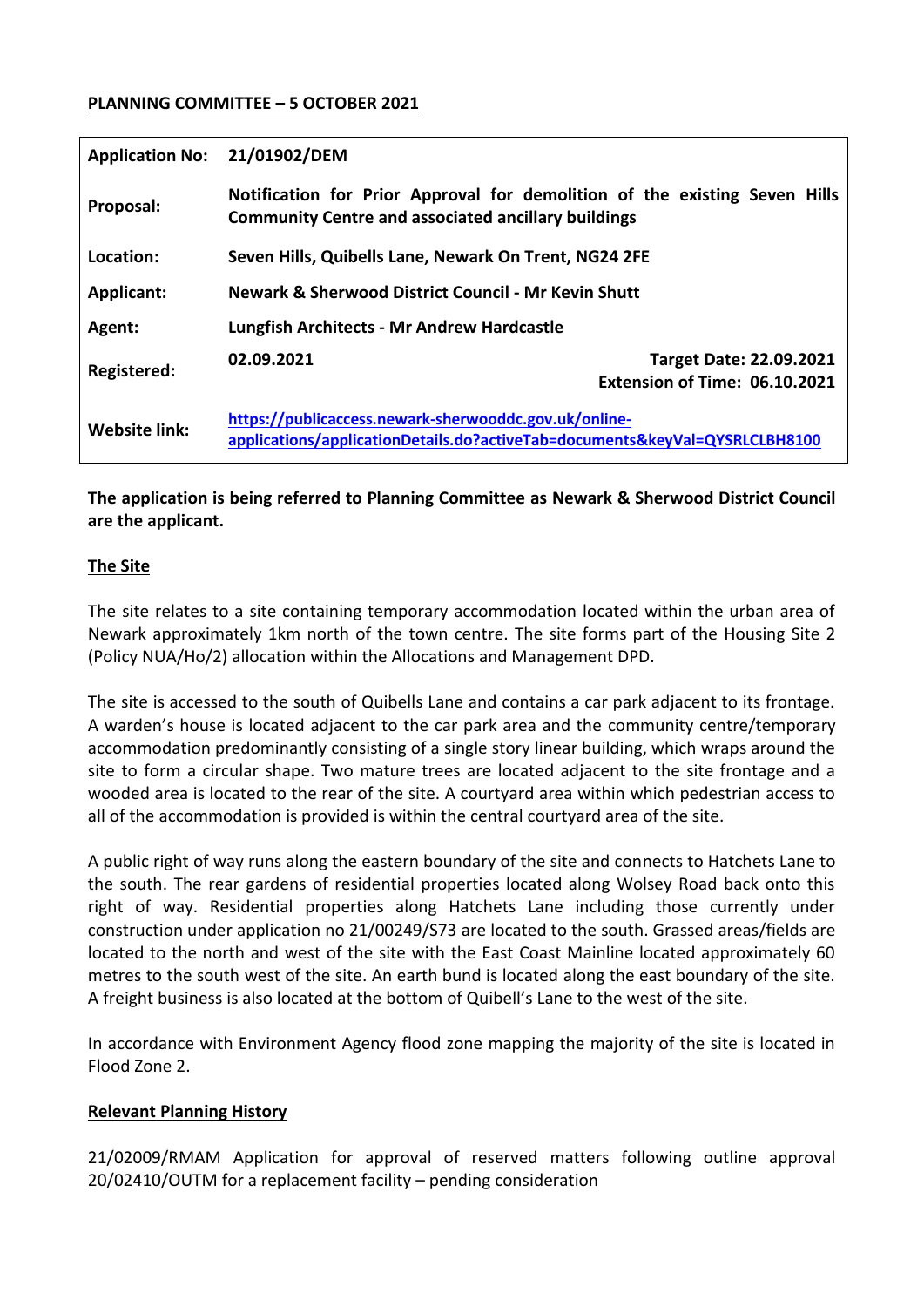20/02410/OUTM Demolition of all existing buildings and replacement with new facility. To include 20 temporary accommodation units, and 1 communal building. Access to be relocated and footpath to be improved – permission 15.06.2021

01891483 Accommodation for homeless – 30 bedsits, warden house, stores and communal facilities – permission 08.01.1990

01880968 Erection of 42 houses, garages and associated engineering works – permission 08.03.1989

0181259 Housing development – permission 09.06.1981

# **The Proposal**

Prior notification is sought for the demolition of all of the existing building on site which comprise the warden's house, community centre and temporary accommodation.

It is envisaged that the demolition would take place  $8<sup>th</sup>$  November 2021 – 17<sup>th</sup> December 2021.

The following documents have been submitted in support of the application:

- Application Form Dated 31<sup>st</sup> August 2021
- Site Location Plan SHL-LFA-XX-ZZ-DR-A-6001 S1 P01
- Existing Site Plan SHL-LFA-XX-ZZ-DR-A-6000 S1 P01
- Copy of Site Notice
- Method Statement by Collins Demolition 24/08/2021
- Risk Assessment by Collins Demolition
- Construction Phase Health, Safety and Environmental Plan by Woodhead Group Date 27.08.21

## **Public Advertisement Procedure**

The agent has submitted a copy of the notice of the proposed demolition, which has been posted for a period of 21 days by the applicant expiring on 30<sup>th</sup> September 2021 in accordance with the requirements of Part 11, Schedule 2 of the Town and Country Planning (General Permitted Development) (England) Order 2015 (GPDO).

## **Legislation**

This is a Prior Notification application, submitted under Class B, Part 11, Schedule 2 of the GPDO. Therefore, the Development Plan is not applicable to this application.

## **Environmental Impact Assessment**

Demolition is capable of being an 'urban development project' within Schedule 2 of the Town and Country Planning (Environmental Impact Assessment) (England and Wales) Regulations 2017. The development has therefore been subject of a separate screening opinion under application no 21/SCR/00007 which concludes that that the effects of the proposed demolition would not be so significant that they would be of more than local importance and an Environmental Impact Assessment (EIA) is not required.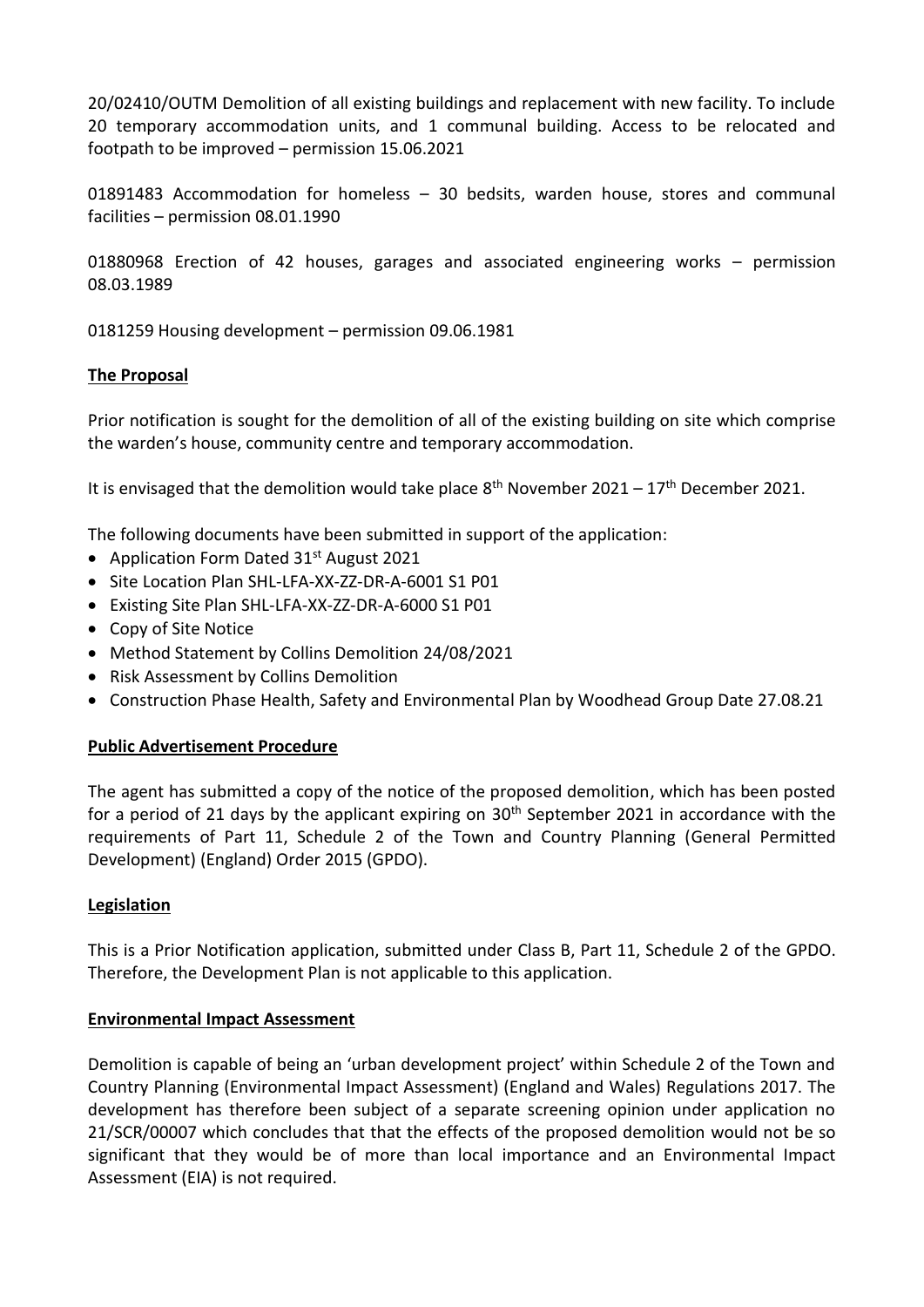# **Consultations**

**NSDC Environmental Health Officer (reactive)** - No objection subject to condition relating to hours of delivery and demolition works, measures to minimize dust, removal of asbestos and no burning of waste.

## **Comments of the Business Manager**

The developer must, before beginning the development apply to the Local Planning Authority for determination as to whether the prior approval of the authority is required as to the method of demolition and any proposed restoration of the site. It is important to note that the method of demolition and any proposed restoration of the site are the only matters relevant to the consideration of this prior notification application.

The submitted application form states that demolition is required to facilitate the redevelopment of the site. This is linked to the provision of a replacement temporary accommodation facility which benefits from outline planning permission (application no 20/02410/OUTM).

The method of demolition would comprise the manual strip out of domestic structures followed by the mechanical demolition of the structures. Suitable signage, warning the general public of heavy vehicle movements and a security guard would be present at the existing site entrance. A site manager would also be present to manage the day to day activities.

The Environmental Health Officer (EHO) raised no objection to the application on the basis of the details submitted with the application subject to conditions as set out in the 'Consultations' section above.

In terms of restoration, the spoil arising would be sorted into relevant piles and sent for recycling where possible. The applicant subsequently intends to redevelop the site through the submission of a reserved matters application pursuant to outline application no 20/02410/OUTM.

Subject to conditions, the proposed method of demolition and proposed restoration of the site is considered acceptable as proposed.

## **RECOMMENDATION**

**That prior approval is required and approved for the demolition of the buildings subject to the conditions and reasons shown below.**

## **Conditions**

01

The demolition shall not begin later than five years from the date of this approval.

Reason: In order to comply with Class B, Part 11, Schedule 2 of the Town and Country Planning (General Permitted Development) (England) Order 2015 (as amended) (GPDO).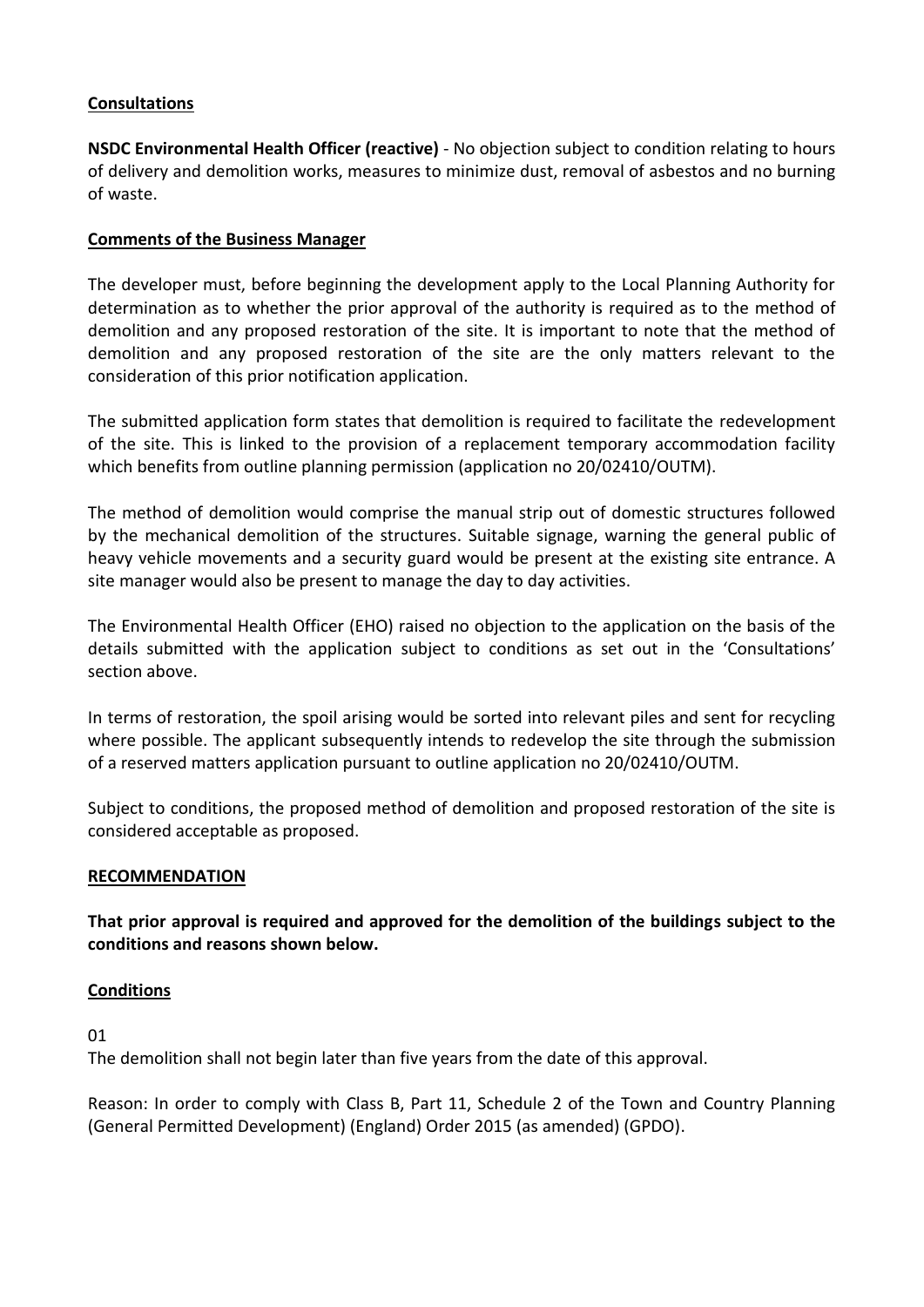# 02

The development shall be carried out in accordance with the details and measures submitted with the application including the Method Statement by Collins Demolition 24/08/2021 and Construction Phase Health, Safety and Environmental Plan by Woodhead Group Date 27.08.21. These measures include:

- suitable measures must be taken to minimise dust and dirt during the demolition and operation of the site using best practice methods.
- any Asbestos on site should be removed by an approved contractor in accordance with current legislation.
- no burning of waste on site.

Reason: To protect the amenity of the locality, especially for people living and/or working and in order to comply with Class B, Part 11, Schedule 2 of the Town and Country Planning (General Permitted Development) (England) Order 2015 (as amended) (GPDO).

# 03

Except for emergency works, to protect the amenities of occupiers of other premises in the vicinity, the hours for deliveries or for the demolition of the site buildings shall be restricted to:

Monday to Friday 08:00 to 18.00hrs, Saturday 08:00 to 13.00hrs only and no works on site on Sundays/Bank Holidays.

Reason: To protect the amenity of the locality, especially for people living and/or working and in order to comply with Class B, Part 11, Schedule 2 of the Town and Country Planning (General Permitted Development) (England) Order 2015 (as amended) (GPDO).

# **Note to Applicant**

01

The prior notification application as submitted is acceptable. In issuing written notice that at such prior approval is not required, the District Planning Authority is implicitly working positively and proactively with the applicant. This is fully in accordance with the Town and Country Planning (Development Management Procedure) Order 2015 (as amended).

 $02$ 

If crushing of demolition materials is to be carried out at the application site by the use of a mobile crusher, then under the Environmental Permitting Regulations 2016, an Environmental Permit is required. The permit would contain conditions designed to control how the crusher is operated so that any potential dust emissions are kept to a minimum. The applicant is required to submit a copy of the permit to NSDC Environmental Heath for their approval prior to any crushing operations commencing on site. Furthermore, a schedule of works giving dates that crushing is intended to be carried out is also necessary so that an officer from this section is able to visit the site and observe the crusher in operation.

# 03

All bat species are protected by the Wildlife and Countryside Act 1981 (as amended) and the Conservation of Habitats and Species Regulations (2017) (as amended). This legislation makes it illegal to intentionally or recklessly kill, injure or disturb any bat, or destroy their breeding places. If bats are disturbed during the proposed works, the legislation requires that work must be suspended and Natural England notified so that appropriate advice can be given to prevent the bats being harmed.